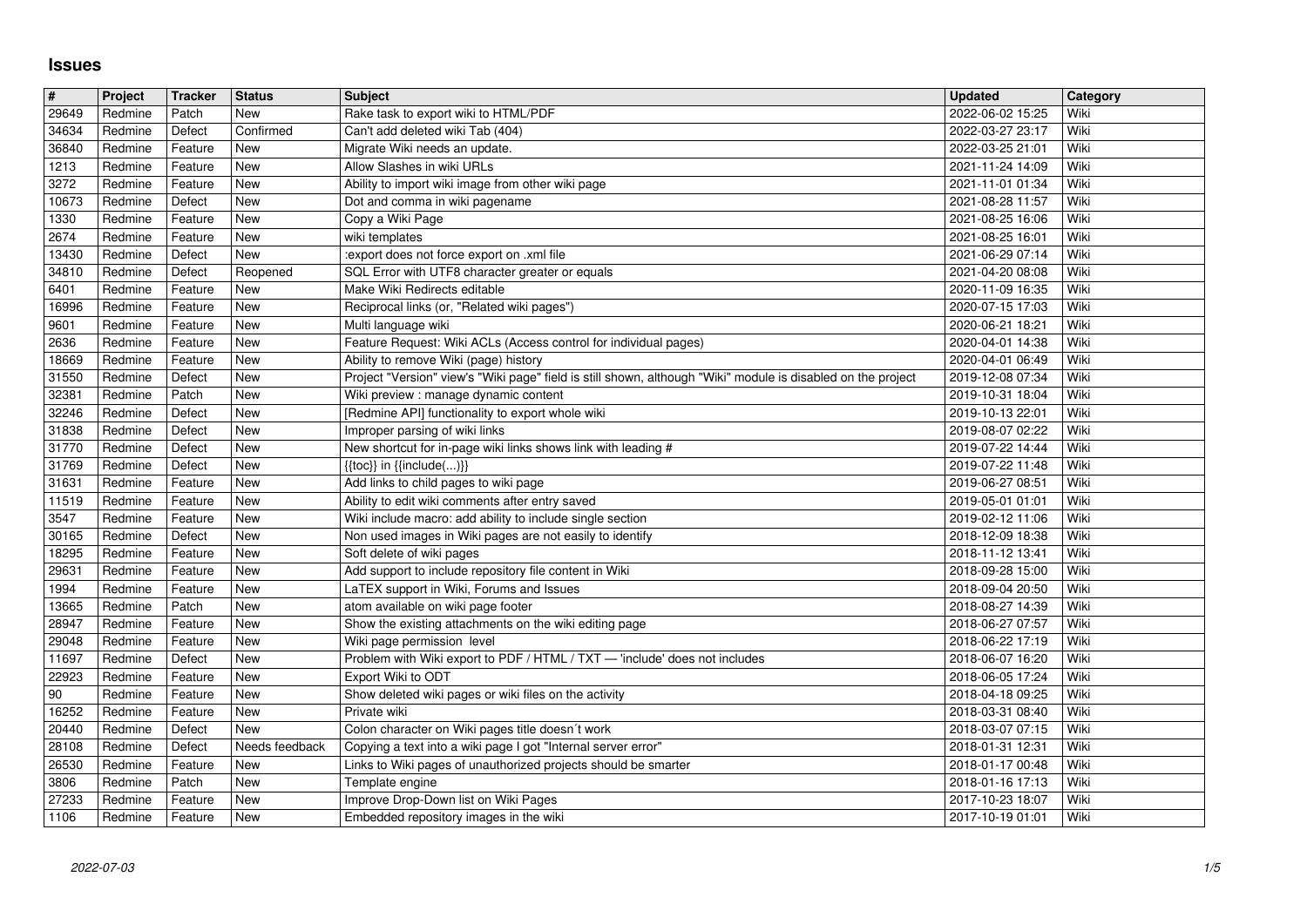| $\overline{\mathbf{t}}$ | Project            | Tracker            | <b>Status</b>            | <b>Subject</b>                                                                                                                                                                          | <b>Updated</b>                       | Category     |
|-------------------------|--------------------|--------------------|--------------------------|-----------------------------------------------------------------------------------------------------------------------------------------------------------------------------------------|--------------------------------------|--------------|
| 26974<br>26593          | Redmine<br>Redmine | Defect<br>Feature  | New<br><b>New</b>        | Collapse macro conflicts with header section edit buttons<br>Change language by url parameter                                                                                           | 2017-09-15 13:27<br>2017-07-31 17:59 | Wiki<br>Wiki |
| 26400                   | Redmine            | Feature            | New                      | Side by side diff view in wiki                                                                                                                                                          | 2017-07-10 13:36                     | Wiki         |
| 26303                   | Redmine            | Feature            | <b>New</b>               | Wiki include macro: add icons for editing and viewing an included wiki page                                                                                                             | 2017-06-29 13:54                     | Wiki         |
| 16036<br>14188          | Redmine<br>Redmine | Defect<br>Defect   | <b>New</b><br>Confirmed  | wiki edit pencil links are sometimes missing, throwing off the other pencil edit links<br>Headers put inside blockquotes cause wiki 'edit this section' link point to incorrect section | 2017-06-08 22:19<br>2017-06-06 04:29 | Wiki<br>Wiki |
| 11344                   | Redmine            | Feature            | <b>New</b>               | Alternate names for Index by title/date                                                                                                                                                 | 2017-01-10 03:42                     | Wiki         |
| 24602<br>17776          | Redmine<br>Redmine | Defect             | New<br>New               | Exporting wiki pages in HTML fails if {{collapse}}<br>Add an option for the wiki start page to be "index by title"                                                                      | 2016-12-13 16:39                     | Wiki<br>Wiki |
| 21969                   | Redmine            | Feature<br>Feature | <b>New</b>               | Add a wiki action to list (lost/hidden) pages which are not referenced in the parent page                                                                                               | 2016-10-27 16:40<br>2016-09-10 21:11 | Wiki         |
| 22958                   | Redmine            | Feature            | <b>New</b>               | RFE: Create new 'include_once' macro that pulls in contents from included page once                                                                                                     | 2016-06-24 17:21                     | Wiki         |
| 16324<br>592            | Redmine<br>Redmine | Feature<br>Feature | <b>New</b><br>New        | Wiki export as docx file.<br>User Wiki Page                                                                                                                                             | 2016-05-31 10:53<br>2016-05-10 23:04 | Wiki<br>Wiki |
| 4544                    | Redmine            | Defect             | <b>New</b>               | Wiki exported HTML has different CSS formatting to the original                                                                                                                         | 2016-03-31 12:03                     | Wiki         |
| 21957                   | Redmine            | Feature            | <b>New</b>               | Option ignore whitespace in Wiki diff                                                                                                                                                   | 2016-02-05 05:05                     | Wiki         |
| 13559<br>21479          | Redmine<br>Redmine | Defect<br>Defect   | New<br>New               | {{toc}} remains when exporting wiki page to text<br>Including a wiki page from another project does not resolve that page's links properly                                              | 2016-01-20 13:25<br>2015-12-10 21:25 | Wiki<br>Wiki |
| 4372                    | Redmine            | Feature            | New                      | Wiki include macro: Include specific revision                                                                                                                                           | 2015-10-23 15:20                     | Wiki         |
| 20356                   | Redmine            | Defect             | <b>New</b>               | Wiki gets destroyed after rename                                                                                                                                                        | 2015-09-07 08:23                     | Wiki         |
| 20426<br>20435          | Redmine<br>Redmine | Feature<br>Feature | New<br>New               | Access to User Account Data from wiki to generate automatic lists in wiki by macro "TaggedUserAccounts"<br>Search wiki in specific languages                                            | 2015-08-27 10:14<br>2015-07-30 01:26 | Wiki<br>Wiki |
| 10568                   | Redmine            | Feature            | <b>New</b>               | Real-Time Collaborative Editor Wiki                                                                                                                                                     | 2015-07-14 05:17                     | Wiki         |
| 20126<br>550            | Redmine<br>Redmine | Feature            | <b>New</b><br>Reopened   | Index by date: Show the current a revision number and add a link to show the diff<br>Function to export whole wiki                                                                      | 2015-06-18 15:22                     | Wiki<br>Wiki |
| 19826                   | Redmine            | Feature<br>Feature | New                      | Add calendar in wiki pages                                                                                                                                                              | 2015-06-03 01:18<br>2015-05-13 15:04 | Wiki         |
| 3879                    | Redmine            | Feature            | New                      | "What Links Here" in right hand column                                                                                                                                                  | 2015-04-07 18:17                     | Wiki         |
| 1226<br>3074            | Redmine<br>Redmine | Feature<br>Feature | New<br>New               | query results on wiki pages<br>Indention in Wiki of headings and corresponding content based on heading-depth                                                                           | 2015-02-12 21:16<br>2015-01-27 20:24 | Wiki<br>Wiki |
| 2698                    | Redmine            | Feature            | New                      | Wiki Auto-Save currently editing page                                                                                                                                                   | 2015-01-14 09:50                     | Wiki         |
| 18825                   | Redmine            | Defect             | <b>New</b>               | WikiPage object miss included pages attachments                                                                                                                                         | 2015-01-13 14:39                     | Wiki         |
| 18656<br>18257          | Redmine<br>Redmine | Feature<br>Feature | <b>New</b><br><b>New</b> | Markdown links priority<br>Allow wiki macros to define the markup used for their documentation                                                                                          | 2014-12-16 15:20<br>2014-11-14 03:49 | Wiki<br>Wiki |
| 18243                   | Redmine            | Feature            | New                      | Display list of page attachments in edit mode                                                                                                                                           | 2014-10-30 16:12                     | Wiki         |
| 18042                   | Redmine            | Feature            | New                      | Link to a specific repository in another project                                                                                                                                        | 2014-10-07 13:17                     | Wiki         |
| 2355<br>17797           | Redmine<br>Redmine | Feature<br>Feature | New<br>New               | add a link to diff page to wiki item in activity page<br>If no wiki pages have been created, wiki tab should return something more informative than 404                                 | 2014-10-07 01:53<br>2014-10-03 14:16 | Wiki<br>Wiki |
| 17238                   | Redmine            | Feature            | <b>New</b>               | Searching parsed wiki content - Cache option for Wiki pages                                                                                                                             | 2014-09-26 11:25                     | Wiki         |
| 17894                   | Redmine            | Feature            | New                      | Collapse macro parameter to uncollapse by default                                                                                                                                       | 2014-09-17 11:03                     | Wiki         |
| 17511<br>17093          | Redmine<br>Redmine | Defect<br>Feature  | New<br><b>New</b>        | Wiki URL 404 when using markdown<br>Roll Based Wiki Permissions                                                                                                                         | 2014-08-24 00:04<br>2014-07-03 06:23 | Wiki<br>Wiki |
| 2782                    | Redmine            | Feature            | New                      | Save + Continue or AJAX save POST                                                                                                                                                       | 2014-06-25 15:03                     | Wiki         |
| 17072<br>16729          | Redmine<br>Redmine | Feature<br>Feature | New<br>New               | Integration redmine wiki with yUML syntax<br>properties of issue dynamically available in wiki                                                                                          | 2014-06-04 18:44<br>2014-05-01 10:31 | Wiki<br>Wiki |
|                         |                    |                    |                          |                                                                                                                                                                                         |                                      |              |
|                         |                    |                    |                          |                                                                                                                                                                                         |                                      |              |
|                         |                    |                    |                          |                                                                                                                                                                                         |                                      |              |
|                         |                    |                    |                          |                                                                                                                                                                                         |                                      |              |
|                         |                    |                    |                          |                                                                                                                                                                                         |                                      |              |
|                         |                    |                    |                          |                                                                                                                                                                                         |                                      |              |
|                         |                    |                    |                          |                                                                                                                                                                                         |                                      |              |
|                         |                    |                    |                          |                                                                                                                                                                                         |                                      |              |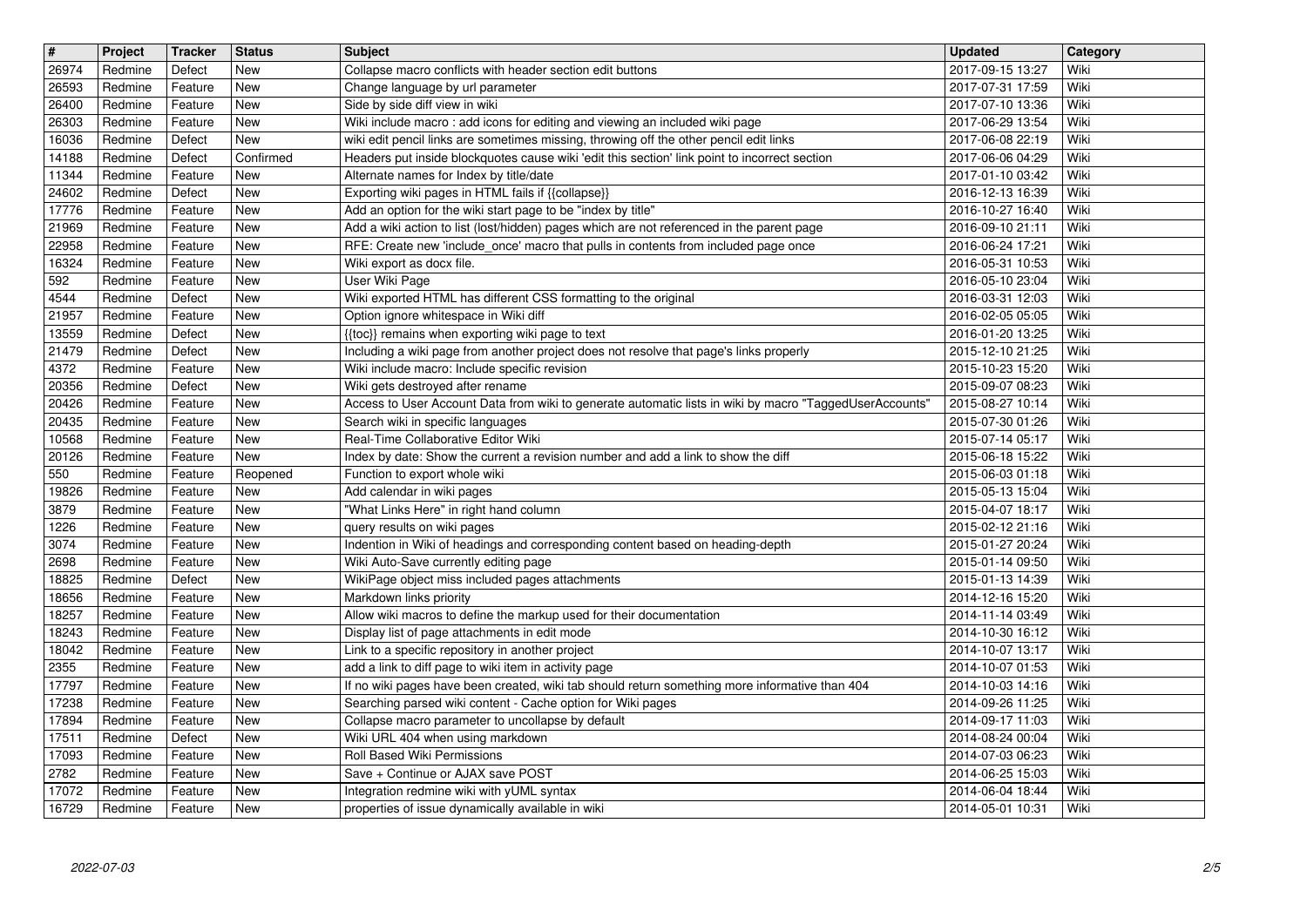|                | Project            | <b>Tracker</b>     | <b>Status</b> | <b>Subject</b>                                                                                                            | <b>Updated</b>                       | Category     |
|----------------|--------------------|--------------------|---------------|---------------------------------------------------------------------------------------------------------------------------|--------------------------------------|--------------|
| 14115<br>16469 | Redmine<br>Redmine | Feature<br>Feature | New<br>New    | Wiki enhancements: parent page and ajax<br>Make Diff possible for all revisions                                           | 2014-04-24 14:19<br>2014-03-31 09:19 | Wiki<br>Wiki |
| 16323          | Redmine            | Feature            | New           | Wiki Page Export as md file.                                                                                              | 2014-03-12 07:53                     | Wiki         |
| 15885          | Redmine            | Defect             | New           | Redirection of a wikipage with a %-sign seems to be broken                                                                | 2014-02-21 13:22                     | Wiki         |
| 15982          | Redmine            | Patch              | New           | Inconsitent wiki history functionaility                                                                                   | 2014-02-07 10:31                     | Wiki         |
| 15911<br>15826 | Redmine<br>Redmine | Feature<br>Defect  | New<br>New    | Back to top in Wiki<br>Unable to edit some Wiki pages                                                                     | 2014-01-20 16:17<br>2014-01-08 20:15 | Wiki<br>Wiki |
| 1208           | Redmine            | Feature            | New           | Restructured text support for the wiki                                                                                    | 2013-12-19 04:10                     | Wiki         |
| 656            | Redmine            | Feature            | New           | Roadmap with wiki page                                                                                                    | 2013-12-17 20:44                     | Wiki         |
| 3933<br>13615  | Redmine<br>Redmine | Feature<br>Feature | New<br>New    | Add docbook export to wiki<br>Back (or HEAD) link in Wiki history page.                                                   | 2013-10-05 16:02<br>2013-03-27 21:02 | Wiki<br>Wiki |
| 1439           | Redmine            | Feature            | New           | Interlinking between wiki and issues                                                                                      | 2013-03-18 05:46                     | Wiki         |
| 13369          | Redmine            | Feature            | New           | Hidden wiki text that can be view-ed with adequate rights                                                                 | 2013-03-10 14:19                     | Wiki         |
| 13294<br>3027  | Redmine<br>Redmine | Feature<br>Defect  | New<br>New    | More powerful includes<br>Wiki start page shouldn't be capitalized automatically                                          | 2013-02-26 13:37<br>2013-02-06 10:34 | Wiki<br>Wiki |
| 12875          | Redmine            | Feature            | New           | Wiki links to Overview/Activity/Roadmap/Issues/Documents/Files/News/Forums/etc of a particular project                    | 2013-01-20 21:34                     | Wiki         |
| 12616          | Redmine            | Defect             | New           | Macros in sidebar do not show correct information.                                                                        | 2012-12-17 16:04                     | Wiki         |
| 480<br>12051   | Redmine<br>Redmine | Feature<br>Feature | New<br>New    | Wiki: Support categories tagging and autolisting<br>Wiki variables                                                        | 2012-12-05 03:02<br>2012-10-12 23:13 | Wiki<br>Wiki |
| 11978          | Redmine            | Feature            | New           | Wiki pages for groups or wiki pages section with separate ACL                                                             | 2012-09-28 03:03                     | Wiki         |
| 11813<br>11351 | Redmine<br>Redmine | Defect<br>Feature  | New<br>New    | Export as PDF has another output than Export as HTML<br>Extract code snippets from a project's VCS directly into the wiki | 2012-09-11 15:20<br>2012-07-09 13:11 | Wiki<br>Wiki |
| 4062           | Redmine            | Feature            | New           | Wiki: Feature request:Auto-replace text with another user-defined                                                         | 2012-07-06 21:02                     | Wiki         |
| 6188           | Redmine            | Feature            | New           | Ability to link Wiki page specific version                                                                                | 2012-06-29 14:51                     | Wiki         |
| 10729<br>1087  | Redmine<br>Redmine | Feature<br>Feature | New<br>New    | Embedded wiki pages should have their headings editable from the embedding page<br>Commenting system on wiki              | 2012-05-03 11:37<br>2012-05-03 08:08 | Wiki<br>Wiki |
| 9266           | Redmine            | Defect             | New           | comments field in wiki_content table does not be updated and displayed correctly                                          | 2012-05-03 08:02                     | Wiki         |
| 10406          | Redmine            | Feature            | New           | Wiki tree bulk edit                                                                                                       | 2012-03-08 17:35                     | Wiki         |
| 10407<br>9482  | Redmine<br>Redmine | Feature<br>Feature | New<br>New    | Wiki page has a tree weight<br>Wiki - minor change without notification                                                   | 2012-03-08 17:11<br>2012-03-08 16:48 | Wiki<br>Wiki |
| 10035          | Redmine            | Feature            | New           | Include sub-projects in the breadcrumb                                                                                    | 2012-01-20 14:18                     | Wiki         |
| 1187           | Redmine            | Feature            | New           | Relate a Wiki page to a project module.                                                                                   | 2012-01-05 17:50                     | Wiki         |
| 9733<br>6845   | Redmine<br>Redmine | Feature<br>Feature | New<br>New    | WIKI macro to insert database query result as wiki table<br>Add a real title field for wiki pages                         | 2011-12-13 10:47<br>2011-12-08 12:08 | Wiki<br>Wiki |
| 9114           | Redmine            | Feature            | New           | List incoming links in wiki-pages                                                                                         | 2011-12-07 16:44                     | Wiki         |
| 1700           | Redmine            | Patch              | New           | Support for extra macros to help in move from trac                                                                        | 2011-12-05 10:20                     | Wiki         |
| 9315<br>9096   | Redmine<br>Redmine | Feature<br>Patch   | New<br>New    | Wiki Page as MS OneNote<br>Fix redirection to non-latin wiki pages after logon                                            | 2011-09-24 16:56<br>2011-08-24 18:25 | Wiki<br>Wiki |
| 9115           | Redmine            | Feature            | New           | special lists of wiki-pages                                                                                               | 2011-08-24 11:43                     | Wiki         |
| 9091           | Redmine            | Defect             | New           | CSS bug: fixed .header height cuts long breadcrumbs making them unusable                                                  | 2011-08-19 14:22                     | Wiki         |
| 4301<br>8928   | Redmine<br>Redmine | Feature<br>Feature | New<br>New    | position Wiki Toc in sidebar<br>Use autocomplete in the wiki rename page to change parent page                            | 2011-08-02 06:59<br>2011-07-30 10:51 | Wiki<br>Wiki |
| 8866           | Redmine            | Defect             | New           | BugTraq references in commit message breaks revision references                                                           | 2011-07-20 20:10                     | Wiki         |
|                |                    |                    |               |                                                                                                                           |                                      |              |
|                |                    |                    |               |                                                                                                                           |                                      |              |
|                |                    |                    |               |                                                                                                                           |                                      |              |
|                |                    |                    |               |                                                                                                                           |                                      |              |
|                |                    |                    |               |                                                                                                                           |                                      |              |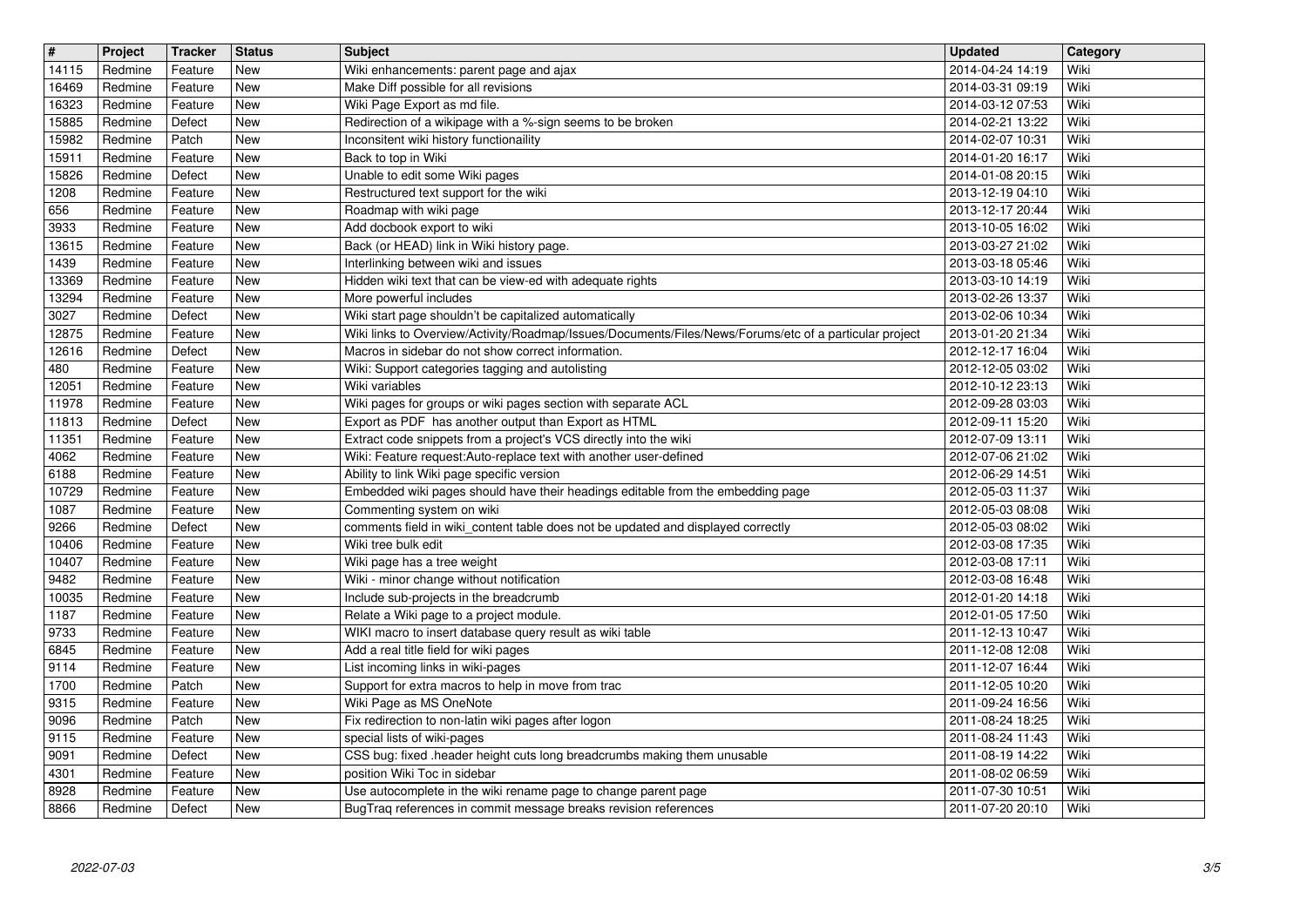| $\overline{\mathbf{H}}$ | Project            | <b>Tracker</b>     | <b>Status</b><br><b>New</b> | <b>Subject</b><br>View Wiki source                                                                                 | <b>Updated</b>                       | Category<br>Wiki                               |
|-------------------------|--------------------|--------------------|-----------------------------|--------------------------------------------------------------------------------------------------------------------|--------------------------------------|------------------------------------------------|
| 8463<br>547             | Redmine<br>Redmine | Feature<br>Feature | New                         | Access to non existing pages directly for the wiki                                                                 | 2011-05-30 10:55<br>2011-03-29 14:14 | Wiki                                           |
| 7971<br>1075            | Redmine<br>Redmine | Feature<br>Feature | New<br>New                  | Syntax to create a link that opens a new windows<br>Wiki shared across sub-projects                                | 2011-03-23 20:40<br>2011-03-15 22:53 | Wiki<br>Wiki                                   |
| 7749                    | Redmine            | Feature            | New                         | Set the order of sub wiki pages manully on "index by title"                                                        | 2011-03-01 18:35                     | Wiki                                           |
| 7536<br>7066            | Redmine<br>Redmine | Feature<br>Feature | New<br>New                  | Automatic routing to another project's WIKI (Global WIKI)<br>Develop wiki save and continue feature                | 2011-02-04 00:18<br>2011-01-17 20:49 | Wiki<br>Wiki                                   |
| 5402                    | Redmine            | Feature            | New                         | Wiki diff: line by line instead of word by word                                                                    | 2011-01-05 23:58                     | Wiki                                           |
| 7200<br>3765            | Redmine<br>Redmine | Feature<br>Feature | <b>New</b><br><b>New</b>    | Current Page Inheritance in Sidebar<br>Creating article in Wiki                                                    | 2010-12-29 20:12<br>2010-12-11 21:33 | Wiki<br>Wiki                                   |
| 6989                    | Redmine            | Feature            | <b>New</b>                  | Wiki template for version wiki pages                                                                               | 2010-11-26 17:21                     | Wiki                                           |
| 1857<br>3274            | Redmine<br>Redmine | Patch<br>Patch     | New<br><b>New</b>           | Make {{toc}} render as properly nested list + skip support<br>Wiki Page Categories                                 | 2010-11-06 19:46<br>2010-10-25 17:02 | Wiki<br>Wiki                                   |
| 6330<br>2219            | Redmine<br>Redmine | Patch<br>Feature   | New<br>New                  | Hyperlinks with "%" or "!" at the end<br>Export to LaTeX using Redcloth 4                                          | 2010-10-05 15:04<br>2010-09-02 05:21 | Wiki<br>Wiki                                   |
| 3228                    | Redmine            | Feature            | New                         | Attatched wiki images are not included in export to HTML                                                           | 2010-08-24 00:33                     | Wiki                                           |
| 806<br>5103             | Redmine<br>Redmine | Feature<br>Feature | New<br>New                  | Have wiki links display linked page title<br>status "out of date" for wiki pages                                   | 2010-06-01 13:15<br>2010-03-17 16:55 | Wiki<br>Wiki                                   |
| 5029                    | Redmine            | Feature            | <b>New</b>                  | Add discussion thread for each wiki page                                                                           | 2010-03-10 09:57                     | Wiki                                           |
| 4987<br>4717            | Redmine<br>Redmine | Feature<br>Feature | New<br>New                  | Convert internal URLs to canonic wiki links<br>Make wiki tab link use the actual link that contains the page name. | 2010-03-04 23:15<br>2010-02-02 15:21 | Wiki<br>Wiki                                   |
| 4258                    | Redmine            | Feature            | New<br>New                  | Improve tab order in wikis                                                                                         | 2009-11-20 20:01                     | Wiki<br>Wiki                                   |
| 4032<br>3749            | Redmine<br>Redmine | Feature<br>Patch   | New                         | Wiki attachment history<br>Wiki. TOC. The standardised anchors and admissible "fragment" part of URI.              | 2009-10-15 09:42<br>2009-08-18 01:10 | Wiki                                           |
| 3684<br>2876            | Redmine<br>Redmine | Feature<br>Feature | New<br>New                  | Cucumber features in wiki<br>A simple plan for wiki concurrent edition                                             | 2009-07-31 09:11<br>2009-06-30 22:34 | Wiki<br>Wiki                                   |
| 3205                    | Redmine            | Feature            | New                         | Wiki "Blocks"                                                                                                      | 2009-04-20 12:20                     | Wiki                                           |
| 2953<br>2947            | Redmine<br>Redmine | Feature<br>Feature | <b>New</b><br>New           | application launch URLs not rendered as link<br>Add a wrapping-setting button to edit-windows                      | 2009-03-12 19:06<br>2009-03-11 00:42 | Wiki<br>Wiki                                   |
| 1325                    | Redmine            | Feature            | <b>New</b>                  | Allow cross page links to reference attachments.                                                                   | 2008-11-11 10:36                     | Wiki                                           |
| 2084<br>1856            | Redmine<br>Redmine | Feature<br>Feature | New<br>New                  | Customizable "protocols" to generate external links<br>Link syntax is inconsistent                                 | 2008-10-24 14:48<br>2008-09-21 14:03 | Wiki<br>Wiki                                   |
| 1722                    | Redmine            | Feature            | New                         | Allow linking between release and docs                                                                             | 2008-07-31 14:38                     | Wiki                                           |
| 1219<br>1548            | Redmine<br>Redmine | Feature<br>Feature | New<br>New                  | Add an option to make RedCloth not use hard_breaks<br>bookmarks of wiki pages                                      | 2008-07-03 11:50<br>2008-06-30 20:27 | Wiki<br>Wiki                                   |
| 1533                    | Redmine            | Feature            | New                         | Link to included page in wiki                                                                                      | 2008-06-26 13:51                     | Wiki                                           |
| 1504<br>1440            | Redmine<br>Redmine | Feature<br>Feature | <b>New</b><br>New           | Users should be able to replace a wiki file attachment<br>Questions/clarifications                                 | 2008-06-19 20:32<br>2008-06-13 12:30 | Wiki<br>Wiki                                   |
| 36521<br>28882          | Redmine<br>Redmine | Feature<br>Defect  | New<br>Confirmed            | Add language filter to redmine.org page<br>GDPR compliance                                                         | 2022-01-25 21:30<br>2021-05-11 05:59 | Website (redmine.org)<br>Website (redmine.org) |
| 32438                   | Redmine            | Defect             | New                         | Update the public site www.redmine.org ti latest release                                                           | 2020-12-28 02:53                     | Website (redmine.org)                          |
| 33836<br>9139           | Redmine<br>Redmine | Feature<br>Feature | New<br>New                  | Demo.redmine.org version<br>Use favicon for redmine.org                                                            | 2020-08-10 12:41<br>2020-08-10 12:39 | Website (redmine.org)<br>Website (redmine.org) |
|                         |                    |                    |                             |                                                                                                                    |                                      |                                                |
|                         |                    |                    |                             |                                                                                                                    |                                      |                                                |
|                         |                    |                    |                             |                                                                                                                    |                                      |                                                |
|                         |                    |                    |                             |                                                                                                                    |                                      |                                                |